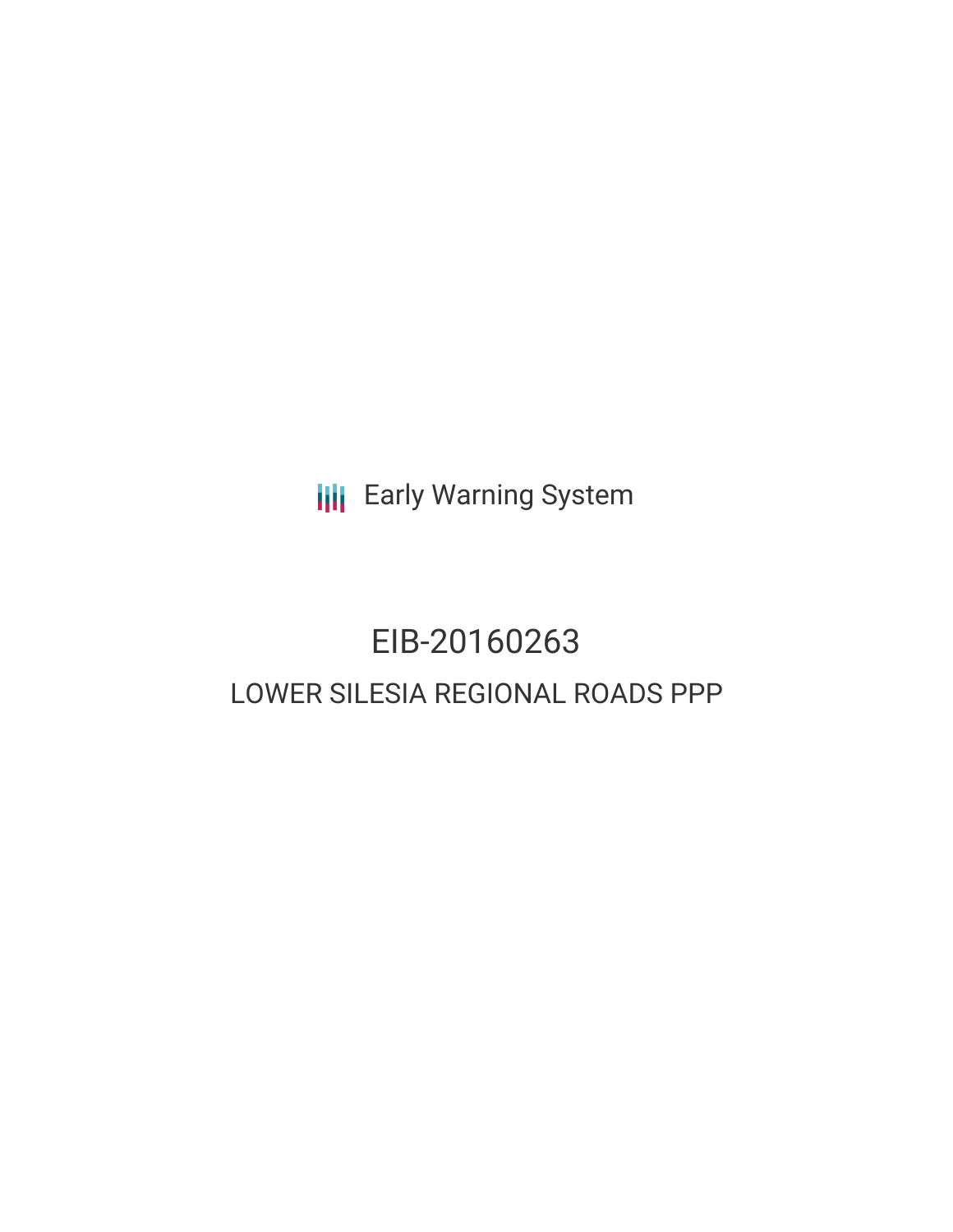



### Early Warning System LOWER SILESIA REGIONAL ROADS PPP

### **Quick Facts**

| <b>Countries</b>              | Poland                                                               |
|-------------------------------|----------------------------------------------------------------------|
| <b>Financial Institutions</b> | European Investment Bank (EIB)                                       |
| <b>Status</b>                 | Proposed                                                             |
| <b>Bank Risk Rating</b>       |                                                                      |
| <b>Borrower</b>               | WOJEWODZTWO DOLNOSLASKIE (Lower Silesia Region) represented by DSDiK |
| <b>Sectors</b>                | Infrastructure, Transport                                            |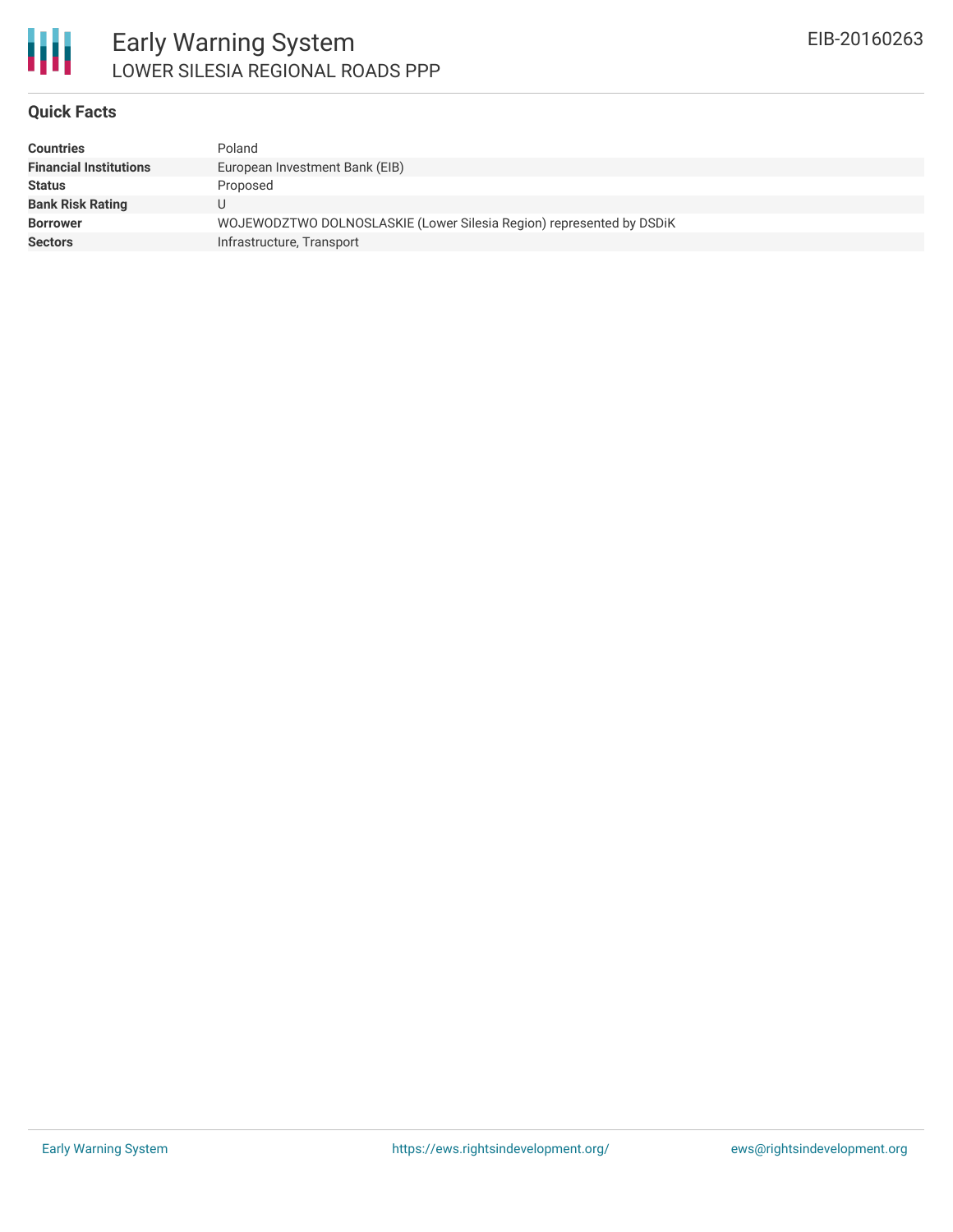

### **Project Description**

This project involves the Lower Silesia Region Roads public private partnership (PPP) (Dolnoslaska Voivodship PPP). The project will upgrade a network of approximately 111 km of regional roads in the province of Lower Silesia in Poland. The road network to be financed is located in the vicinity of Wroclaw and partly forms a alternative route for the A4 motorway.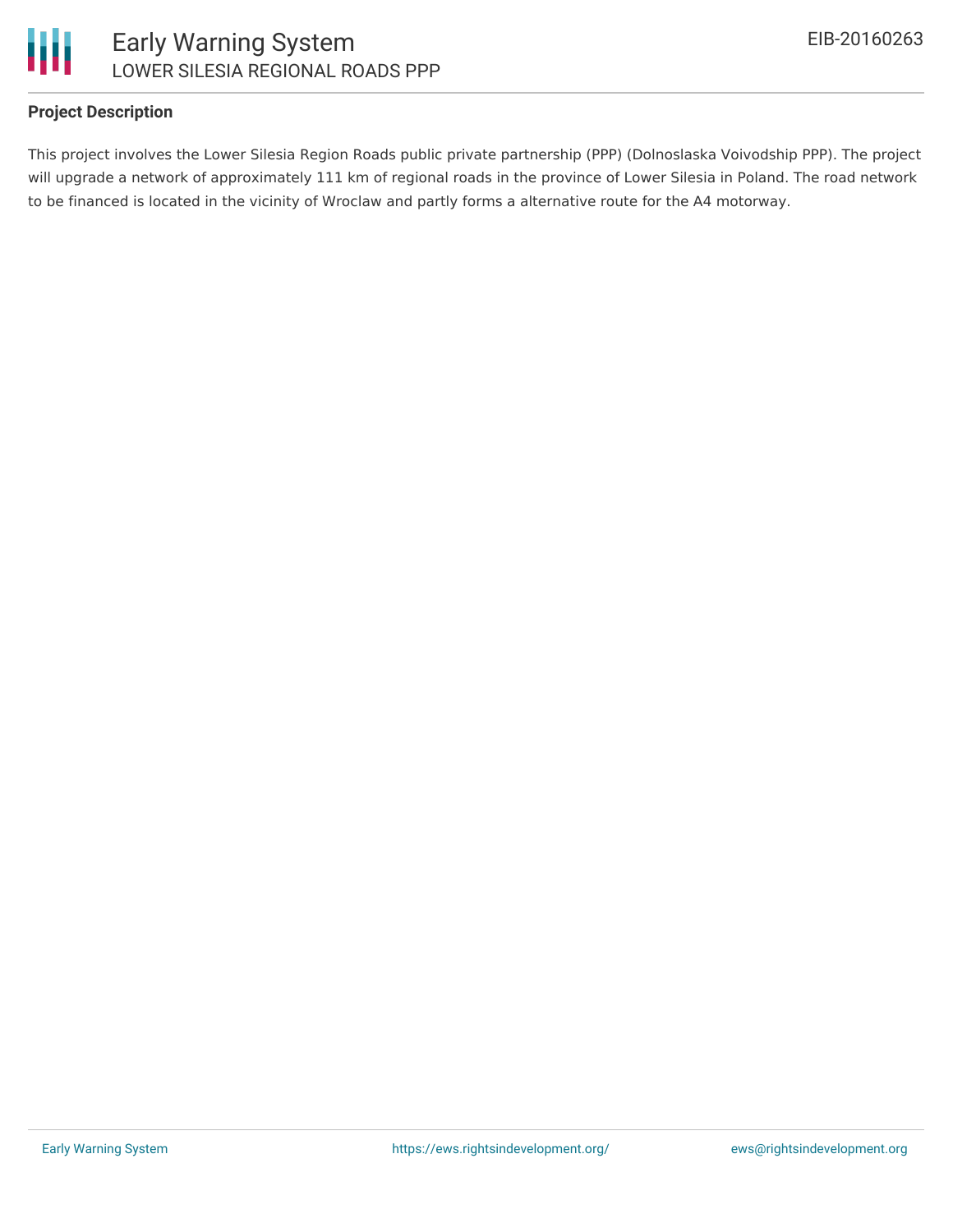

## Early Warning System LOWER SILESIA REGIONAL ROADS PPP

### **Investment Description**

European Investment Bank (EIB)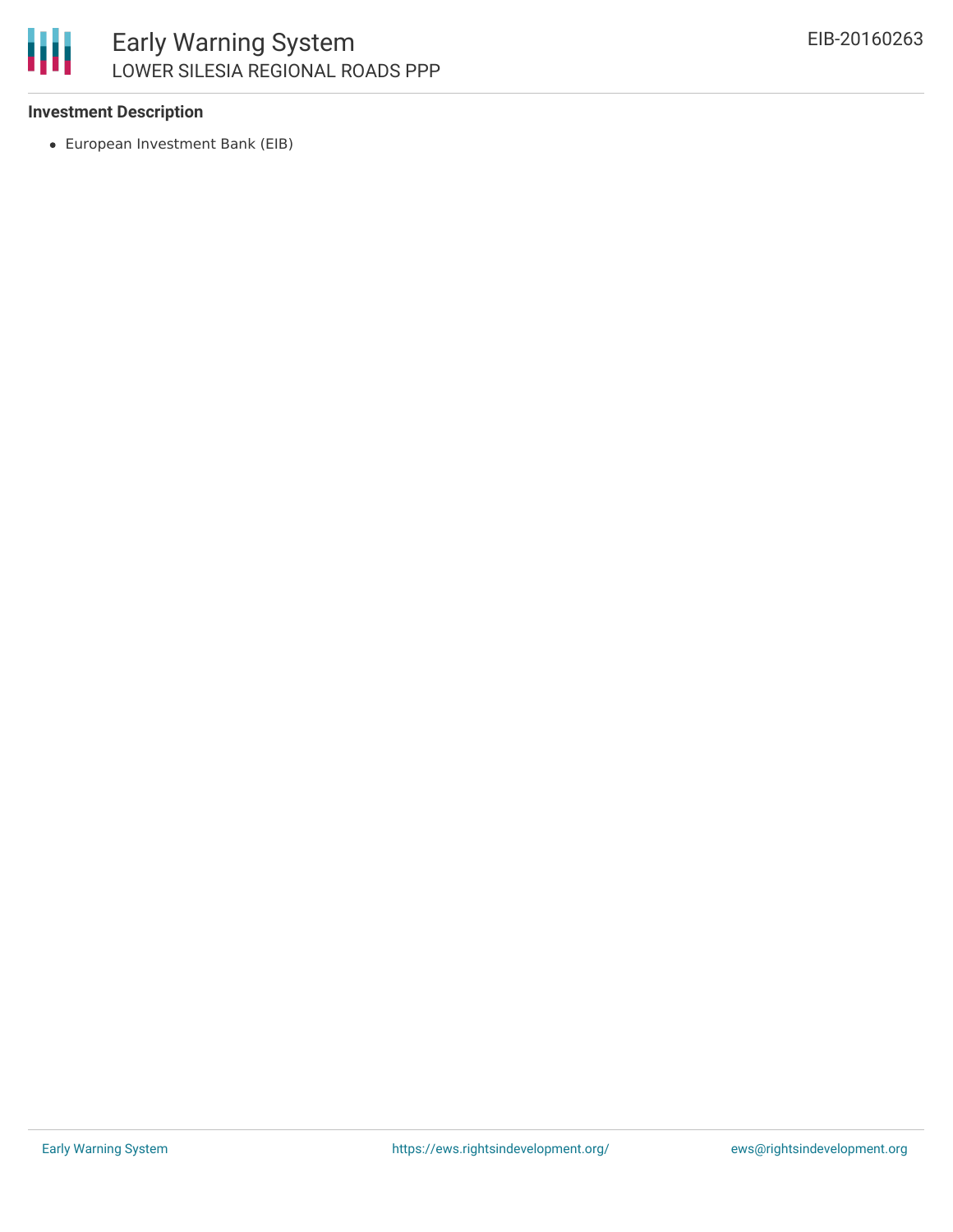### **Contact Information**

#### ACCOUNTABILITY MECHANISM OF EIB

The EIB Complaints Mechanism is designed to facilitate and handle complaints against the EIB by individuals, organizations or corporations affected by EIB activities. When exercising the right to lodge a complaint against the EIB, any member of the public has access to a two-tier procedure, one internal - the Complaints Mechanism Office - and one external - the European Ombudsman. A complaint can be lodged via a written communication addressed to the Secretary General of the EIB, via email to the dedicated email address complaints@eib.org, by completing the online complaint form available at the following address: http://www.eib.org/complaints/form, via fax or delivered directly to the EIB Complaints Mechanism Division, any EIB local representation office or any EIB staff. For further details, check: http://www.eib.org/attachments/strategies/complaints\_mechanism\_policy\_en.pdf

When dissatisfied with a complaint to the EIB Complaints Mechanism, citizens can then turn towards the European Ombudsman. A memorandum of Understanding has been signed between the EIB and the European Ombudsman establishes that citizens (even outside of the EU if the Ombudsman finds their complaint justified) can turn towards the Ombudsman on issues related to 'maladministration' by the EIB. Note that before going to the Ombudsman, an attempt must be made to resolve the case by contacting the EIB. In addition, the complaint must be made within two years of the date when the facts on which your complaint is based became known to you. You can write to the Ombudsman in any of the languages of the European Union. Additional details, including filing requirements and complaint forms, are available at: http://www.ombudsman.europa.eu/atyourservice/interactiveguide.faces